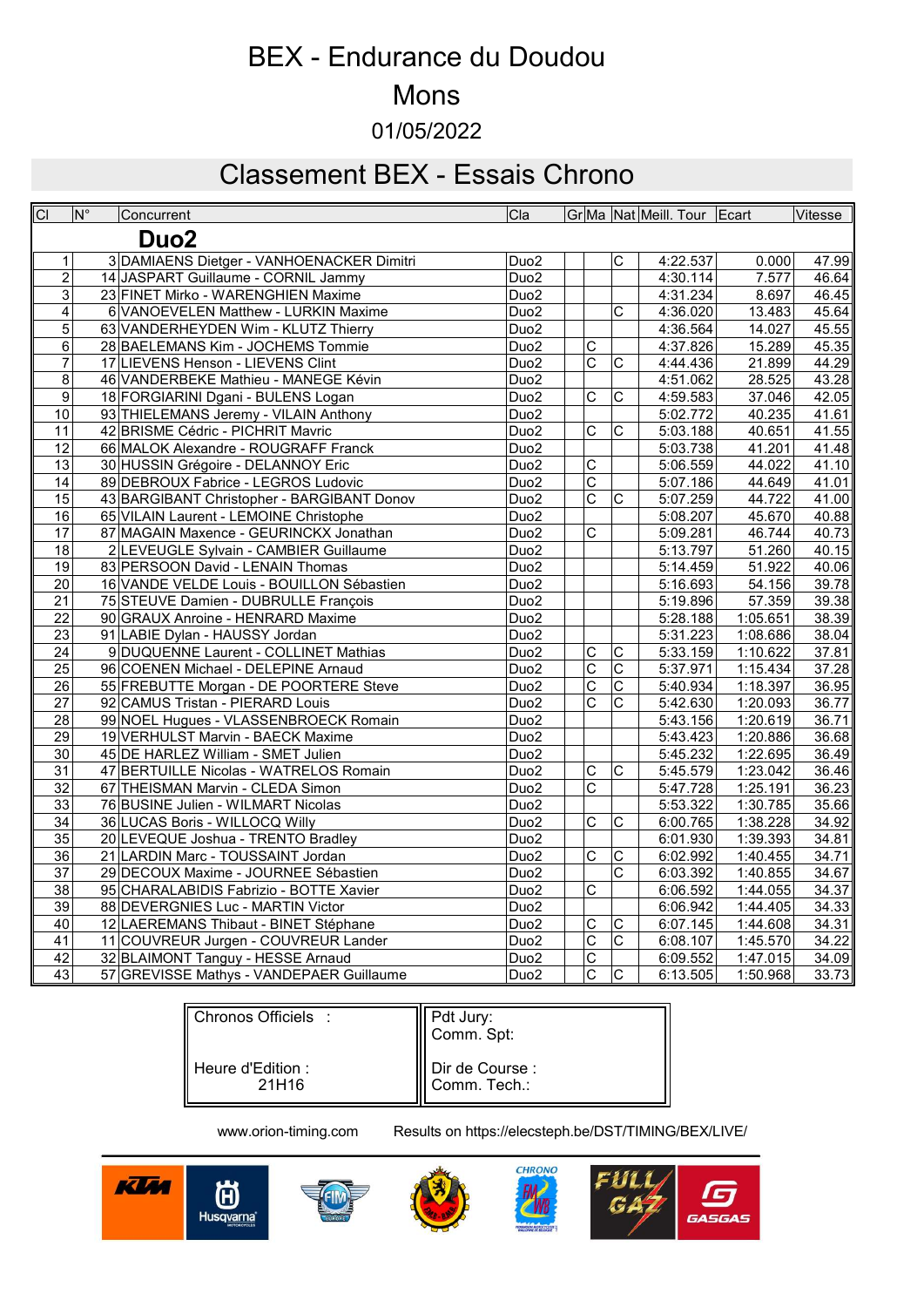# BEX - Endurance du Doudou

#### Mons

01/05/2022

# Classement BEX - Essais Chrono

| $\overline{CI}$ | $\overline{\mathsf{N}^{\circ}}$ | Concurrent                                 | Cla              |                         |                         | Gr Ma   Nat   Meill. Tour   Ecart |          | Vitesse |
|-----------------|---------------------------------|--------------------------------------------|------------------|-------------------------|-------------------------|-----------------------------------|----------|---------|
| 44              |                                 | 72 TASSEROUL Florent - BAUGNIET Benjamin   | Duo <sub>2</sub> |                         |                         | 6:18.665                          | 1:56.128 | 33.27   |
| 45              |                                 | 37 YERNAUX Corentin - YERNAUX Natanael     | Duo <sub>2</sub> | $\overline{\mathrm{c}}$ | $\overline{\mathsf{c}}$ | 6:23.795                          | 2:01.258 | 32.83   |
| $\overline{46}$ |                                 | 81 GOSSEZ Thomas - DE COOMAN Maxime        | Duo <sub>2</sub> |                         |                         | 6:24.827                          | 2:02.290 | 32.74   |
| $\overline{47}$ |                                 | 77 HEERSBRANDT Yvain - MOMI Lucas          | Duo <sub>2</sub> |                         | $\overline{\text{c}}$   | 6:25.409                          | 2:02.872 | 32.69   |
| 48              |                                 | 49 ACAR Vincent - DELANOIS Hugues          | Duo <sub>2</sub> | $\overline{\mathrm{c}}$ | $\mathsf{C}$            | 6:26.408                          | 2:03.871 | 32.60   |
| 49              |                                 | 71 DUBART John William - DEBUCK Julien     | Duo <sub>2</sub> |                         |                         | 6:29.714                          | 2:07.177 | 32.33   |
| 50              |                                 | 1 COLLARD Pierre - DEVILLE Koen            | Duo <sub>2</sub> |                         |                         | 6:35.134                          | 2:12.597 | 31.88   |
| 51              |                                 | 78 FAVEAUX Miguel - KINET Antoine          | Duo <sub>2</sub> |                         |                         | 6:42.859                          | 2:20.322 | 31.27   |
| $\overline{52}$ |                                 | 40 AMANT Franky - DUJEU Maxime             | Duo <sub>2</sub> | $\overline{C}$          |                         | 6:43.392                          | 2:20.855 | 31.23   |
| 53              |                                 | 74 MARLAIR Eddy - MARLAIR Hugo             | Duo <sub>2</sub> | $\overline{C}$          |                         | 6:56.691                          | 2:34.154 | 30.23   |
|                 |                                 | Duo1                                       |                  |                         |                         |                                   |          |         |
| $\mathbf{1}$    |                                 | 5 DERYCKE Lucas - VAUSORT Damien           | Duo1             |                         | $\mathsf C$             | 4:44.107                          | 0.000    | 44.34   |
| $\overline{2}$  |                                 | 58 SERVAIS Adrien - SERVAIS Arille         | Duo1             | $\overline{C}$          | $\overline{c}$          | 4:55.345                          | 11.238   | 42.66   |
| 3               |                                 | 31 GENDEBIEN Tom - DEPRIESTER Memphis      | Duo1             |                         |                         | 4:58.368                          | 14.261   | 42.22   |
| $\overline{4}$  |                                 | 50 GOFFAUX Benjamin - GAUNIAUX Frédéric    | Duo1             | $\overline{\mathsf{c}}$ |                         | 5:10.882                          | 26.775   | 40.52   |
| $\overline{5}$  |                                 | 15 DEMARBAIX François - DEMARBAIX Germain  | Duo1             | C                       | С                       | 5:14.678                          | 30.571   | 40.04   |
| 6               |                                 | 80 VANDENBULCKE Pierre - VANDENBULCKE Guil | Duo1             | $\overline{\mathrm{c}}$ | $\overline{\mathrm{c}}$ | 5:20.691                          | 36.584   | 39.29   |
| $\overline{7}$  |                                 | 51 PATTYN Nathan - PESIN Marvin            | Duo1             | $\overline{C}$          | $\overline{c}$          | 5:21.125                          | 37.018   | 39.23   |
| 8               |                                 | 13 PERSYN Théo - MARTINET Michel           | Duo1             | $\overline{\mathrm{c}}$ |                         | 5:24.681                          | 40.574   | 38.80   |
| $\overline{9}$  |                                 | 34 BONET Cédric - DEJARDIN Bertrand        | Duo1             | $\overline{\mathrm{c}}$ |                         | 5:27.398                          | 43.291   | 38.48   |
| 10              |                                 | 94 CHARLES Corentin - FOHAL Romain         | Duo1             | $\overline{c}$          | $\mathsf C$             | 5:30.126                          | 46.019   | 38.16   |
| 11              |                                 | 8 ZIMMER Cyril - BLONDEAU Simon            | Duo1             |                         |                         | 5:31.069                          | 46.962   | 38.05   |
| 12              |                                 | 79 BOSSEAUX Mathias - DENAYER Tom          | Duo1             | $\overline{\mathrm{c}}$ | $\overline{\mathrm{c}}$ | 5:34.026                          | 49.919   | 37.72   |
| 13              |                                 | 48 MAES Pieter - DECLECQ Angelo            | Duo1             | $\overline{\mathrm{c}}$ | $\overline{\text{c}}$   | 5:36.819                          | 52.712   | 37.40   |
| $\overline{14}$ |                                 | 44 TOMBINI Alexis - LALOUX Benjamin        | Duo1             |                         | C                       | 5:43.404                          | 59.297   | 36.69   |
| 15              |                                 | 26 DEMIERBE Hadrien - DEBANDE Julien       | Duo1             | $\overline{C}$          | Ċ                       | 5:52.972                          | 1:08.865 | 35.69   |
| 16              |                                 | 39 NAMUR Batiste - RENSON Fabian           | Duo1             |                         |                         | 5:54.121                          | 1:10.014 | 35.58   |
| 17              |                                 | 97 JACQUEMYN Corentin - CORDIER Loïc       | Duo1             | $\overline{\mathrm{c}}$ | C                       | 5:57.895                          | 1:13.788 | 35.20   |
| $\overline{18}$ |                                 | 7 MAHY Arthur - DELOBBE Martin             | Duo1             | $\overline{\mathrm{c}}$ | $\overline{\mathrm{c}}$ | 5:59.796                          | 1:15.689 | 35.01   |
| $\overline{19}$ |                                 | 59 LEGROS Alexandre - LEGROS Romain        | Duo1             |                         |                         | 6:04.030                          | 1:19.923 | 34.61   |
| 20              |                                 | 41 DURIEUX Christophe - LAMBLIN Sylvain    | Duo1             |                         | C                       | 6:16.012                          | 1:31.905 | 33.50   |
| 21              |                                 | 35 LANIS Cyril - LAURENT Nathan            | Duo1             | $\overline{C}$          | $\overline{C}$          | 6:16.337                          | 1:32.230 | 33.48   |
| 22              |                                 | 82 BENONIT Guillaume - BENONIT Baptiste    | Duo1             | $\overline{\text{c}}$   |                         | 6:17.832                          | 1:33.725 | 33.34   |
| $\overline{23}$ |                                 | 10 GUGLIOTTA Diego - DE STREYKER Théo      | Duo1             |                         |                         | 6:20.234                          | 1:36.127 | 33.13   |
| $\overline{24}$ |                                 | 25 JENART Kevin - CORNEZ Brandon           | Duo1             |                         |                         | 6:24.228                          | 1:40.121 | 32.79   |
| 25              |                                 | 70 NOPERE Christophe - DE KEYZER Elian     | Duo1             |                         |                         | 6:32.050                          | 1:47.943 | 32.13   |
| $\overline{26}$ |                                 | 62 DUPUIS Julien - ROSSA Justin            | Duo1             |                         |                         | 6:35.570                          | 1:51.463 | 31.85   |
| $\overline{27}$ |                                 | 27 LANIS Aurélien - LAMBOT Kevin           | Duo1             | $\overline{\mathrm{c}}$ | C                       | 6:43.051                          | 1:58.944 | 31.26   |
| 28              |                                 | 38 MENDES Marvyn - THIRION Mathias         | Duo1             |                         |                         | 6:45.180                          | 2:01.073 | 31.09   |
| $\overline{29}$ |                                 | 61 YERNAUX Mathéo - DAUVISTER Simon        | Duo1             |                         |                         | 6:50.257                          | 2:06.150 | 30.71   |
| 30              |                                 | 4 SANGLIER Laurent - SANGLIER Vincent      | Duo1             | $\mathsf C$             | $\mathsf C$             | 7:17.071                          | 2:32.964 | 28.82   |
| $\overline{31}$ |                                 | 84 PERSOONS Ethan - PERSOONS Damien        | Duo1             | $\overline{C}$          | $\overline{C}$          | 10:47.758                         | 6:03.651 | 19.45   |
| $\overline{32}$ |                                 | 85 NOIRET Grégory - LINDEMAN Maicky        | Duo1             | $\overline{\mathrm{c}}$ | $\overline{\mathrm{c}}$ | 12:32.664                         | 7:48.557 | 16.74   |
|                 |                                 | Solo                                       |                  |                         |                         |                                   |          |         |

|                            |                                 | 02/05/22 at 21H16 |
|----------------------------|---------------------------------|-------------------|
| Chronos Officiels :        | Pdt Jury:<br>Comm. Spt:         |                   |
| Heure d'Edition :<br>21H16 | Dir de Course :<br>Comm. Tech.: |                   |

www.orion-timing.com Results on https://elecsteph.be/DST/TIMING/BEX/LIVE/











6 Page 2 / 3